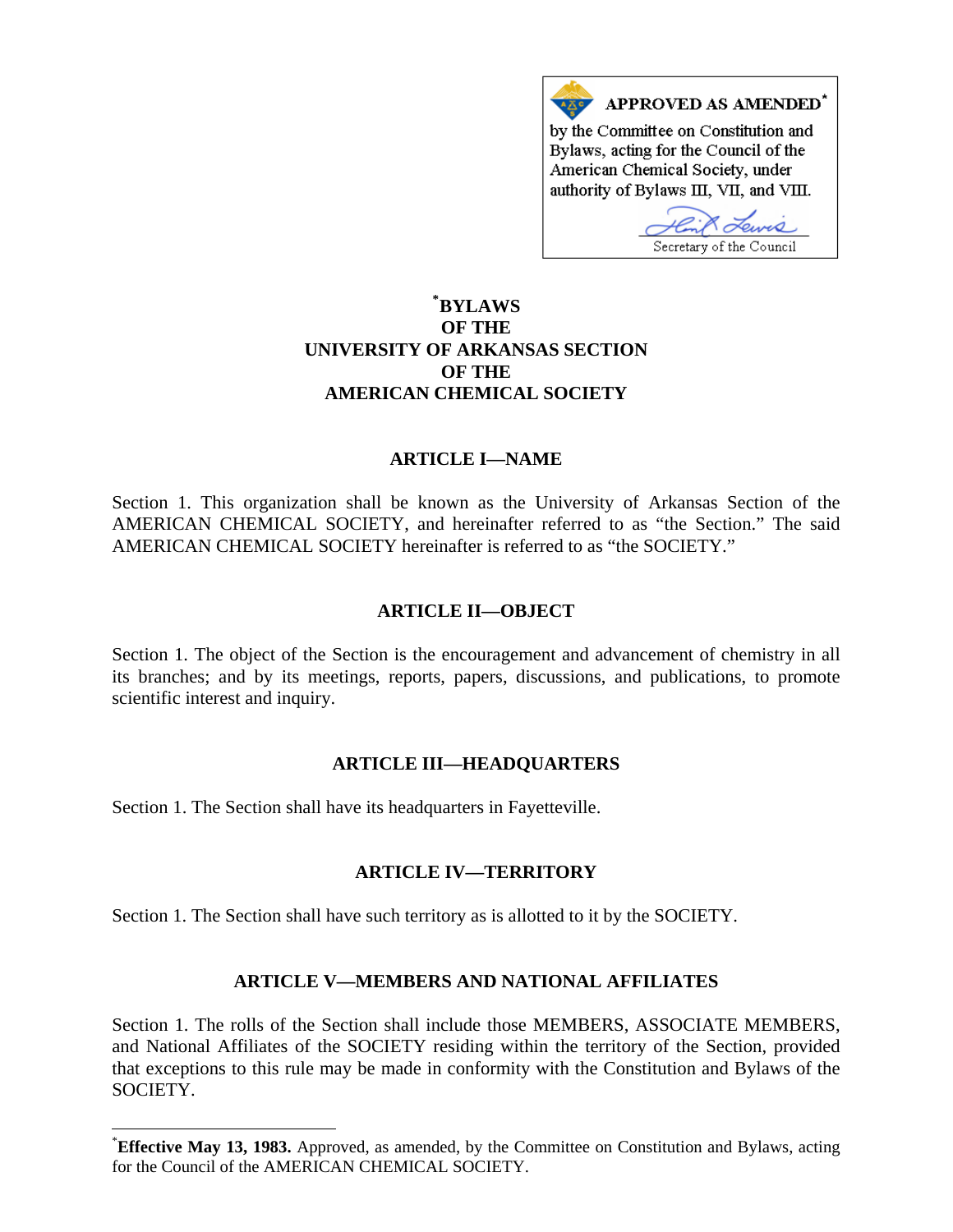Section 2. Only MEMBERS and ASSOCIATE MEMBERS of the SOCIETY are entitled to vote in Section elections, as provided in the Constitution and Bylaws of the SOCIETY.

# **ARTICLE VI—OFFICERS, MANNER OF ELECTION, ELIGIBILITY**

Section 1. The officers of the Section shall be a Chair, a Chair-Elect, a Secretary-Treasurer, and the Councilors and Alternate Councilors as may be provided by the Constitution and Bylaws of the SOCIETY. Only members of the Section not inclusive of ASSOCIATE MEMBERS and corporation members shall be eligible for holding office.

Section 2. The Chair-Elect and the Secretary-Treasurer shall be elected annually for a term of one year and shall so serve and further serve until their successors are duly elected. Councilors and Alternate Councilors shall be elected for a term as provided by the Constitution and Bylaws of the SOCIETY. Officers other than Councilors and Alternate Councilors shall take office at the December meeting or by January 1 each year. Councilors shall take office as provided by the Constitution and Bylaws of the SOCIETY. The Chair-Elect shall become Chair for the year following, except as provided in Section 5 of this article.

Section 3. Not later than September 15 of each year, the Chair shall appoint a Nominating Committee of not less than three members not officers of the Section to provide nominees for the elective offices named in Section 1 of this article. The Nominating Committee shall report at the October meeting.

Section 4. Election of officers other than Councilors and Alternate Councilors shall be by ballot at the October meeting.

Section 5. The Executive Committee of the Section shall fill any vacancy in its own body and any vacant office by the appointment of any member of the Section qualified to hold office, and such member so appointed shall serve until the next annual election, at which time any unexpired term shall be filled by election. If the office of Chair-Elect has been filled by appointment, both a Chair and a Chair-Elect shall be elected at the next annual election.

Section 6. Councilors and Alternate Councilors shall be elected by a mail ballot of the members of the Section.

## **ARTICLE VII—DUTIES OF OFFICERS**

Section 1. The duties of the several officers shall be such as usually pertain to their offices together with those required by the Constitution and Bylaws of the SOCIETY.

Section 2. The Treasurer shall receive and deposit all funds paid to the Section in the name of the Section, and shall disburse funds of the Section. The Treasurer shall make an annual report, and such other reports as may be requested from time to time.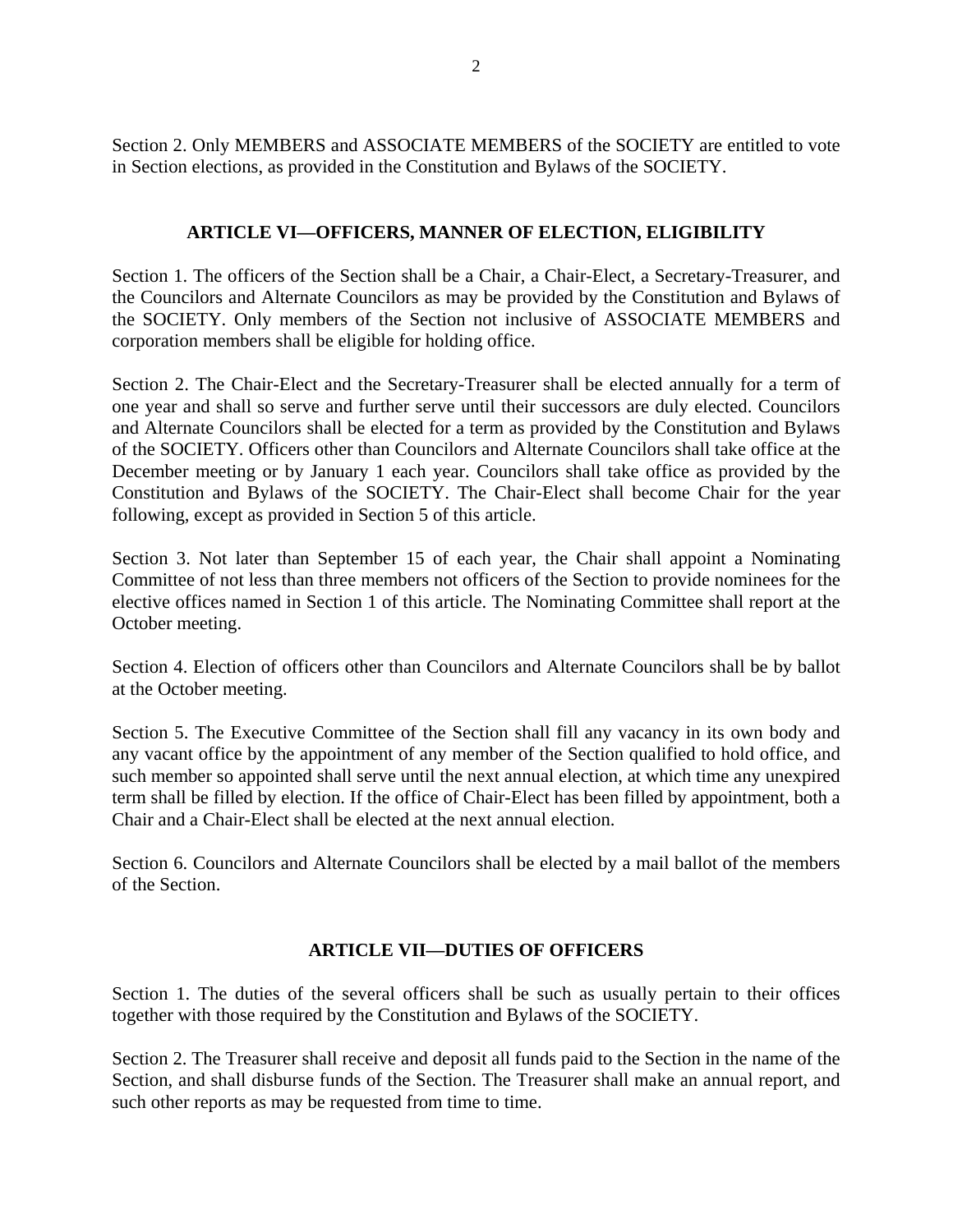#### **ARTICLE VIII—COMMITTEES**

Section 1. There shall be an Executive Committee and such other committees as may be necessary for the proper conduct of the affairs of the Section.

Section 2. There shall be a Nominating Committee as provided for in Article VI, Section 3 of these bylaws.

Section 3. The Executive Committee shall consist of the retiring Chair, the officers of the Section as set forth in Article VI, Section 1, and three Members-at-Large elected in the manner described in Article VI, one each year for a term of three years, and shall have charge of the affairs, funds, and property of the Section and all other matters not otherwise provided for in these bylaws.

Section 4. All other committees not otherwise provided for in these bylaws shall be appointed from time to time by the Chair.

#### **ARTICLE IX—MEETINGS**

Section 1. The meetings of the Section shall be held during the months from October through May.

Section 2. The time and place of the meeting shall be arranged to suit the convenience of the Section.

Section 3. A quorum for meetings of the Section shall consist of 1/3 of the voting members.

Section 4. The parliamentary procedure, for all Section meetings, not specifically provided for in these bylaws shall be subject to "Robert's Rules of Order."

Section 5. The Executive Committee shall meet upon due notice at such times and places as may suit its convenience, upon call of the Chair or upon request of a majority of its members. A quorum for an Executive Committee meeting shall consist of a majority of the members of the Committee. In the absence of a quorum, the Committee shall adjourn to a date.

## **ARTICLE X—DUES, FUNDS, DONATIONS, AND BEQUESTS**

Section 1. Members and assigned National Affiliates of the Section may annually be assessed such local dues as the Section itself may determine.